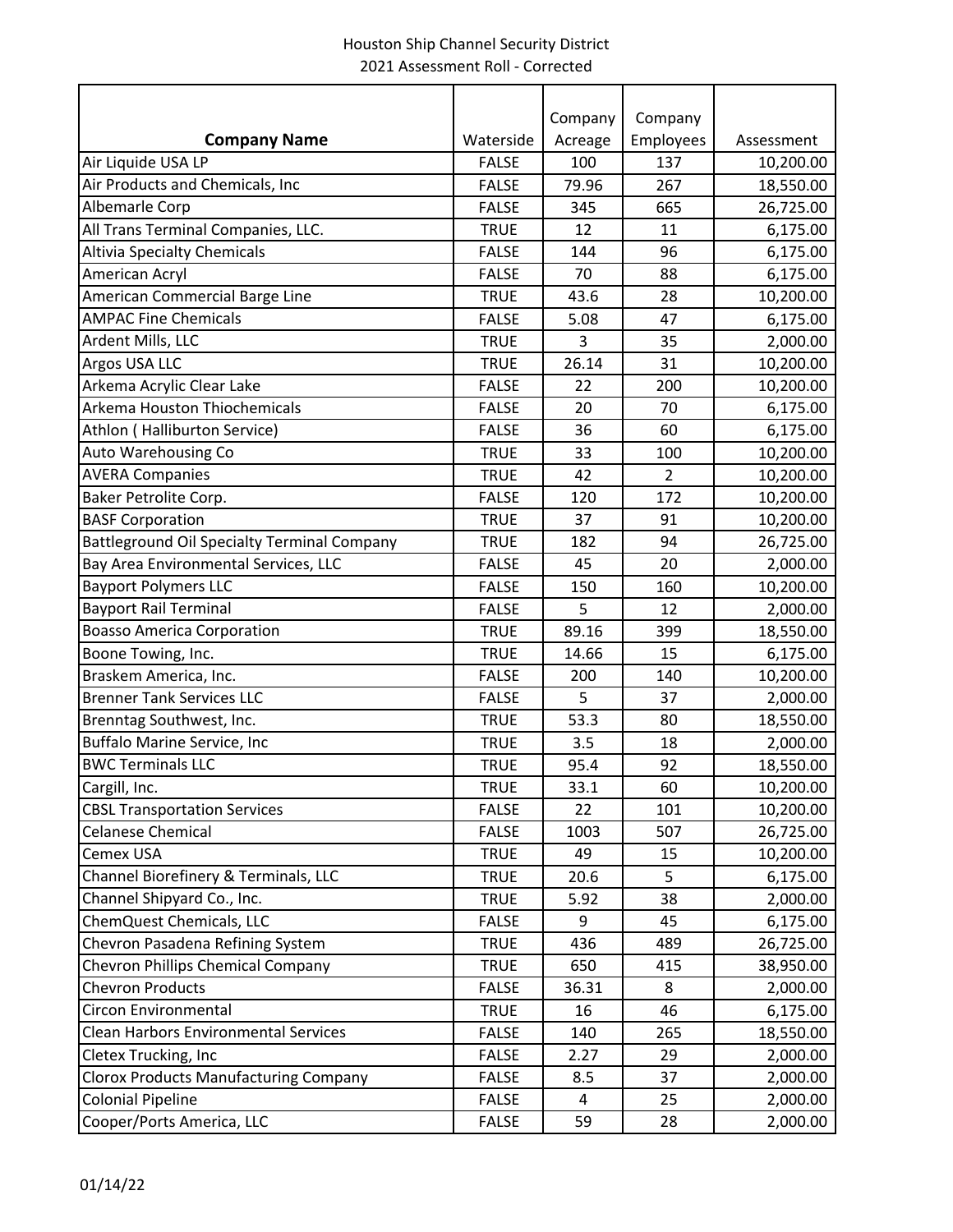| <b>Cronimet USA</b>                           | <b>TRUE</b>  | 5.75   | 16           | 2,000.00   |
|-----------------------------------------------|--------------|--------|--------------|------------|
| Delta Companies Group                         | <b>FALSE</b> | 9.2    | 120          | 10,200.00  |
| Derichebourg Recycling USA, Inc.              | <b>TRUE</b>  | 20     | 45           | 6,175.00   |
| <b>DHL Supply Chain</b>                       | <b>FALSE</b> | 53.7   | 115          | 10,200.00  |
| Dianal America                                | <b>FALSE</b> | 15     | 64           | 6,175.00   |
| Dixie Chemical Company, Inc.                  | <b>FALSE</b> | 45     | 200          | 10,200.00  |
| Dow Chemical                                  | <b>FALSE</b> | 716    | 936          | 26,725.00  |
| DXI Industries, Inc.                          | <b>FALSE</b> | 33     | 70           | 6,175.00   |
| E.I. Du Pont de Nemours & Company             | <b>FALSE</b> | 11     | 93           | 6,175.00   |
| E.R. Carpenter, L.P.                          | <b>FALSE</b> | 70     | 130          | 10,200.00  |
| <b>Eco Services Operations LLC</b>            | <b>TRUE</b>  | 47     | 220          | 10,200.00  |
| <b>Empire Stevedoring Inc</b>                 | <b>TRUE</b>  | 8.2    | 21           | 2,000.00   |
| Energy Transfer / Houston Fuel Oil Terminal   | <b>TRUE</b>  | 334    | 150          | 26,725.00  |
| <b>Enterprise Products</b>                    | <b>TRUE</b>  | 645.39 | 215          | 38,950.00  |
| <b>Eurecat US</b>                             | <b>FALSE</b> | 6.2    | 83           | 6,175.00   |
| Evonik Active Oxygens, LLC                    | <b>FALSE</b> | 81     | 108          | 10,200.00  |
| Evonik Oil Additives USA Inc.                 | <b>TRUE</b>  | 14     | 46           | 6,175.00   |
| <b>Excalibar Minerals, LLC</b>                | <b>FALSE</b> | 17     | 22           | 2,000.00   |
| ExxonMobil                                    | <b>TRUE</b>  | 3000   | 4000         | 102,500.00 |
| Flint Hill Resources Houston Chemical, LLC    | <b>FALSE</b> | 50     | 190          | 10,200.00  |
| Foremark Peformance Chemicals                 | <b>FALSE</b> | 10.9   | 31           | 2,000.00   |
| G & H Towing Company                          | <b>TRUE</b>  | 0.7    | $\mathbf{1}$ | 2,000.00   |
| <b>G2O Technologies LLC</b>                   | <b>FALSE</b> | 6.6    | 27           | 2,000.00   |
| <b>General Electric Energy</b>                | <b>TRUE</b>  | 44     | 400          | 18,550.00  |
| GEO Specialty Chemicals, Inc.                 | <b>FALSE</b> | 61     | 85           | 6,175.00   |
| Glendale Boat Works, Inc.                     | <b>TRUE</b>  | 3      | 18           | 2,000.00   |
| Goodyear Tire & Rubber Company                | <b>FALSE</b> | 186    | 473          | 18,550.00  |
| <b>Greens Bayou Pipe Mill</b>                 | <b>TRUE</b>  | 24.3   | 75           | 6,175.00   |
| <b>Gulf Stream Marine</b>                     | <b>TRUE</b>  | 22.13  | 100          | 10,200.00  |
| <b>Gulf Winds International</b>               | <b>FALSE</b> | 26.882 | 74           | 6,175.00   |
| Haldor Topsoe Inc.                            | <b>FALSE</b> | 36     | 130          | 10,200.00  |
| Hansen-Mueller Company                        | <b>TRUE</b>  | 17     | 11           | 6,175.00   |
| <b>Harley Marine Gulf</b>                     | <b>TRUE</b>  | 3.1    | 15           | 2,000.00   |
| Hartree Channelview LLC                       | <b>TRUE</b>  | 30.25  | 42           | 10,200.00  |
| Heniff Transportation Systems, LLC            | <b>FALSE</b> | 25     | 70           | 6,175.00   |
| Hexion Inc.                                   | <b>TRUE</b>  | 34     | 167          | 10,200.00  |
| Houston Ammonia Terminal, L.P.                | <b>TRUE</b>  | 1.8    | 11           | 2,000.00   |
| Houston Cement Company, L.P.                  | <b>TRUE</b>  | 100    | 22           | 18,550.00  |
| Houston Fleeting Services, LLC                | <b>TRUE</b>  | 25.1   | 80           | 10,200.00  |
| <b>Houston Mooring Company</b>                | <b>TRUE</b>  | 1.32   | 15           | 2,000.00   |
| HOYER Global (USA), Inc                       | <b>FALSE</b> | 15     | 85           | 6,175.00   |
| Huntsman International, LLC                   | <b>FALSE</b> | 4.5    | 55           | 6,175.00   |
| Industrial Realty Group                       | <b>TRUE</b>  | 30     | 9            | 10,200.00  |
| <b>INEOS Olefins and Polymers USA</b>         | <b>TRUE</b>  | 567    | 677          | 38,950.00  |
| Ingenia Polymers, Inc.                        | <b>FALSE</b> | 22     | 60           | 6,175.00   |
| <b>Intercontinental Terminals Company LLC</b> | <b>TRUE</b>  | 445    | 383          | 26,725.00  |
| Jacintoport International LLC                 | <b>TRUE</b>  | 62     | 388          | 18,550.00  |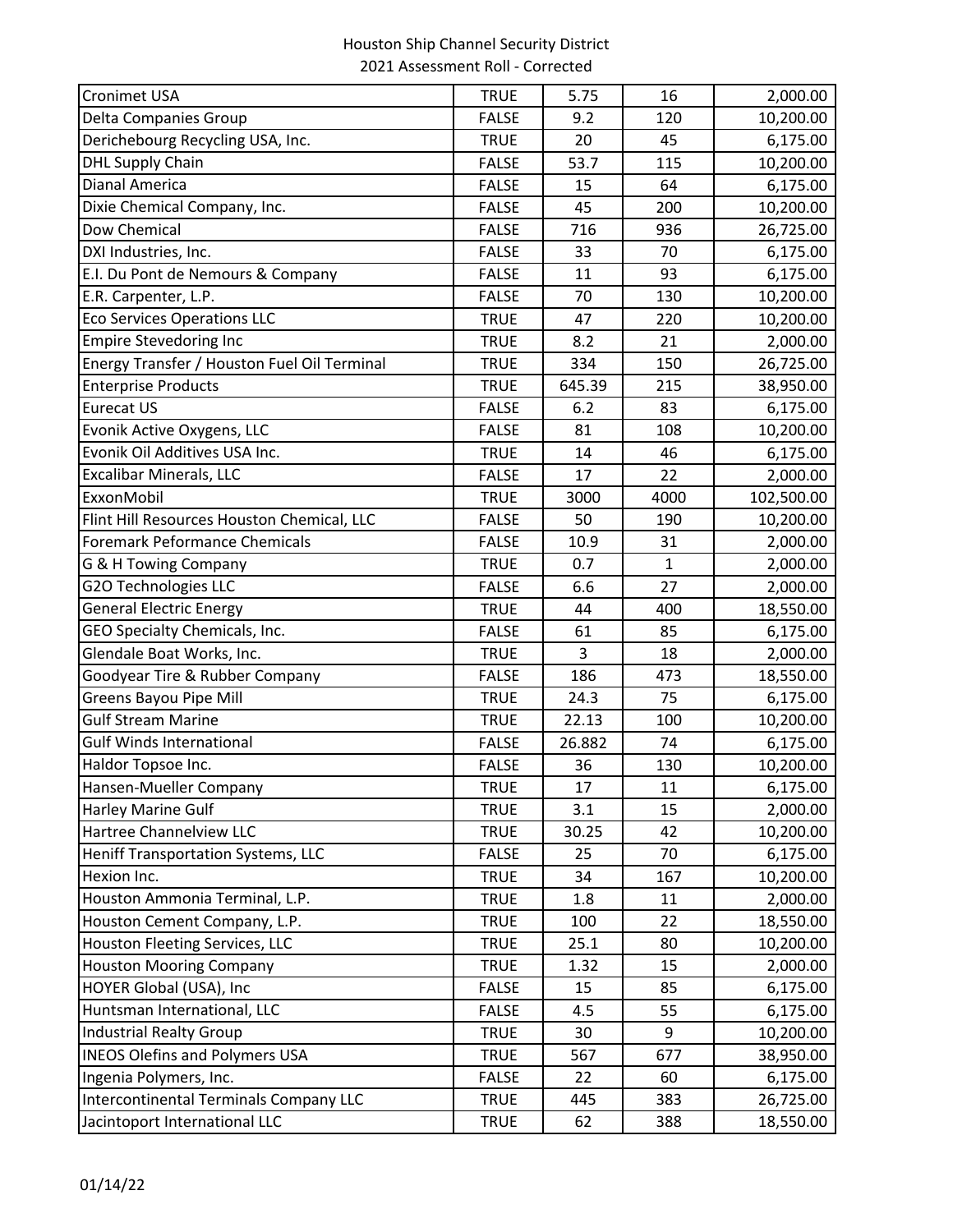| JST Global, LLC                              | <b>TRUE</b>  | 13             | 40             | 6,175.00   |
|----------------------------------------------|--------------|----------------|----------------|------------|
| JX Nippon Chemical Texas, Inc.               | <b>FALSE</b> | 25             | 135            | 10,200.00  |
| Kaneka North America LLC                     | <b>FALSE</b> | 200            | 400            | 18,550.00  |
| <b>Katoen Natie</b>                          | <b>FALSE</b> | 100            | 140            | 10,200.00  |
| Kinder Morgan Gulf Bulk Region Terminals     | <b>TRUE</b>  | 342            | 151            | 26,725.00  |
| Kinder Morgan Liquid Terminals               | <b>TRUE</b>  | 672.5          | 369            | 38,950.00  |
| Kirby Inland Marine                          | <b>TRUE</b>  | 320.261        | 380            | 26,725.00  |
| K-Solv, LP                                   | <b>TRUE</b>  | 5              | 52             | 6,175.00   |
| Kuraray America Inc.                         | <b>TRUE</b>  | 174            | 557            | 26,725.00  |
| La Porte Rail and Terminal LLC               | <b>TRUE</b>  | 476            | 129            | 26,725.00  |
| LaFargeHolcim (US) Inc                       | <b>TRUE</b>  | 50             | 26             | 18,550.00  |
| Lansing Trade Group, LLC                     | <b>TRUE</b>  | 20             | 60             | 6,175.00   |
| <b>LBC Houston</b>                           | <b>TRUE</b>  | 200            | 175            | 26,725.00  |
| <b>LCY Elastomers</b>                        | <b>FALSE</b> | 57             | 120            | 10,200.00  |
| <b>Lubrizol Corporation</b>                  | <b>FALSE</b> | 436            | 1144           | 38,950.00  |
| Lummus Technology                            | <b>FALSE</b> | 12.5           | 100            | 10,200.00  |
| LyondellBasell                               | <b>TRUE</b>  | 15428.96       | 4915           | 102,500.00 |
| Magellan Midstream Partners, L.P.            | <b>TRUE</b>  | 196            | 82             | 26,725.00  |
| Manchester Terminal, LLC                     | <b>TRUE</b>  | 72             | 6              | 18,550.00  |
| <b>Marathon Pipeline</b>                     | <b>FALSE</b> | 50             | 23             | 2,000.00   |
| John W, Stone Oil Distributor, L.L.C.        | <b>FALSE</b> | 5.5            | 24             | 2,000.00   |
| Matheson                                     | <b>TRUE</b>  | 48.69          | 8              | 10,200.00  |
| Messer                                       | <b>FALSE</b> | 22.525         | 64             | 6,175.00   |
| Monument Chemical Houston, LLC               | <b>TRUE</b>  | 109            | 252            | 18,550.00  |
| Motiva Enterprises, LLC, Pasadena Terminal I | <b>FALSE</b> | 7.8            | 9              | 2,000.00   |
| <b>New Market</b>                            | <b>TRUE</b>  | 206            | 134            | 26,725.00  |
| <b>Nissan Chemical America</b>               | <b>FALSE</b> | 13             | 17             | 2,000.00   |
| Noltex, LLC                                  | <b>FALSE</b> | 16             | 160            | 10,200.00  |
| Nouryon Functional Chemicals LLC             | <b>FALSE</b> | 71.52          | 332            | 18,550.00  |
| <b>NRG Energy LLC</b>                        | <b>TRUE</b>  | 235            | 1              | 26,725.00  |
| <b>Nu Star Energy</b>                        | <b>TRUE</b>  | 4.6            | $\overline{2}$ | 2,000.00   |
| O'Rourke Petroleum                           | TRUE         | 0.5            | 8              | 2,000.00   |
| <b>Odfjell Terminals</b>                     | <b>TRUE</b>  | 79             | 130            | 18,550.00  |
| Oil States International                     | <b>TRUE</b>  | 22             | 40             | 6,175.00   |
| Old River Shipbuilding and Repair LTD        | <b>TRUE</b>  | 1.1            | 10             | 2,000.00   |
| Oxy Vinyls, L.P.                             | <b>TRUE</b>  | 763            | 974            | 38,950.00  |
| <b>Patterson Tubular Services</b>            | <b>TRUE</b>  | 159            | 91             | 26,725.00  |
| PCI Nitrogen, L.L.C.                         | <b>TRUE</b>  | 498.6          | 137            | 26,725.00  |
| Pelican Asphalt Company, LLC                 | <b>TRUE</b>  | 4.7            | 10             | 2,000.00   |
| Phillips Texas Pipeline Company              | <b>FALSE</b> | $\overline{7}$ | 11             | 2,000.00   |
| <b>Powell Industries</b>                     | <b>TRUE</b>  | 63.3           | 45             | 18,550.00  |
| Praxair, Inc.                                | <b>FALSE</b> | 16.5           | 75             | 6,175.00   |
| Reagens USA, Inc.                            | <b>FALSE</b> | 13             | 49             | 6,175.00   |
| Reagent Chemical and Research                | <b>FALSE</b> | 4.5            | 15             | 2,000.00   |
| Reterra                                      | <b>FALSE</b> | 13             | 20             | 2,000.00   |
| <b>Richardson Companies</b>                  | <b>TRUE</b>  | 87.836         | 147            | 18,550.00  |
| S.I Enterprises, L.L.C.                      | <b>FALSE</b> | 38             | 151            | 10,200.00  |